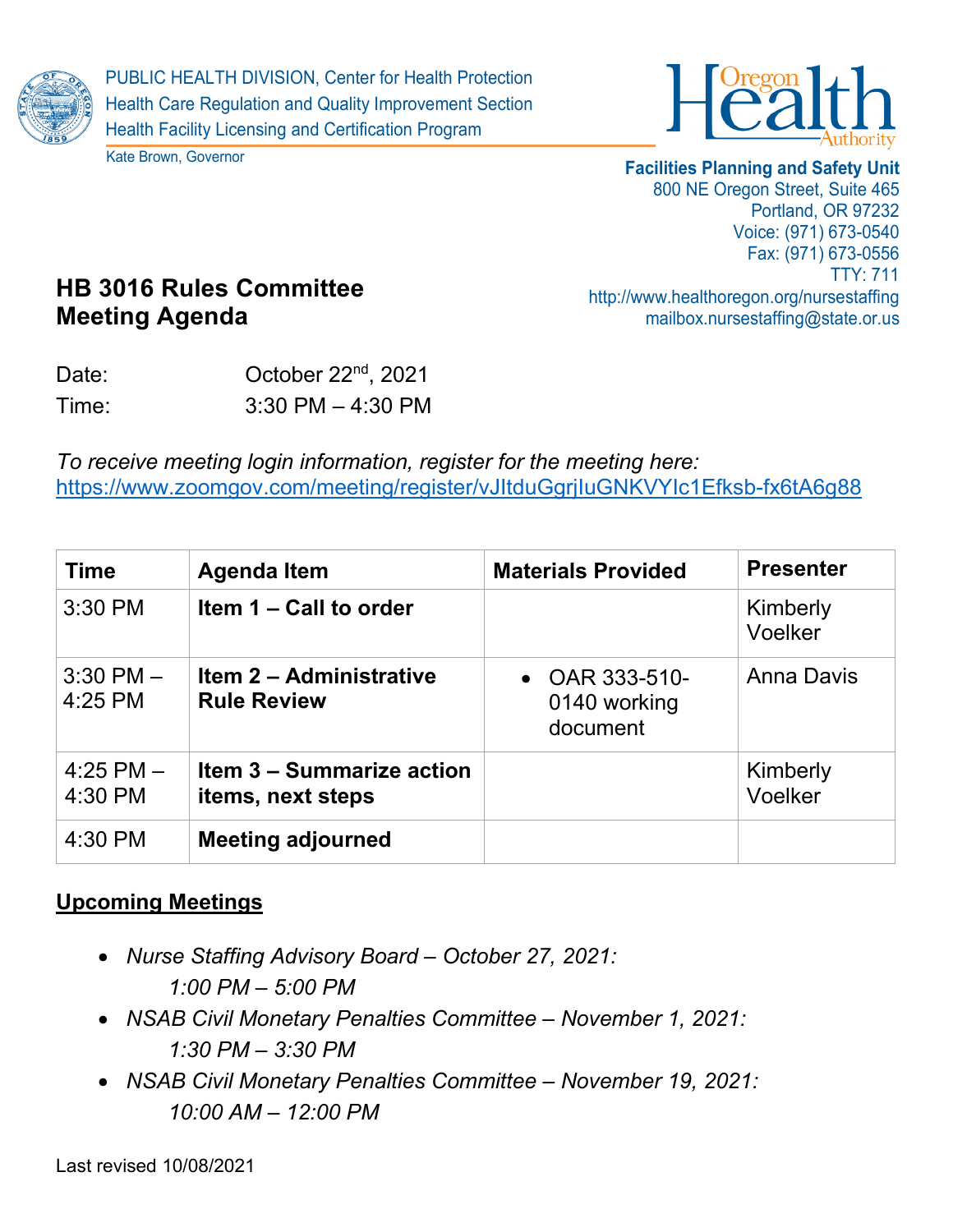Everyone has a right to know about and use Oregon Health Authority (OHA) programs and services. OHA provides free help. Some examples of the free help OHA can provide are:

- Sign language and spoken language interpreters
- Written materials in other languages
- Braille
- Large print
- Audio and other formats

If you need help or have questions, please contact Kimberly Voelker at 971-803-0914, 711 TTY or [kimberly.n.voelker@state.or.us](mailto:kimberly.n.voelker@state.or.us) at least 48 hours before the meeting.